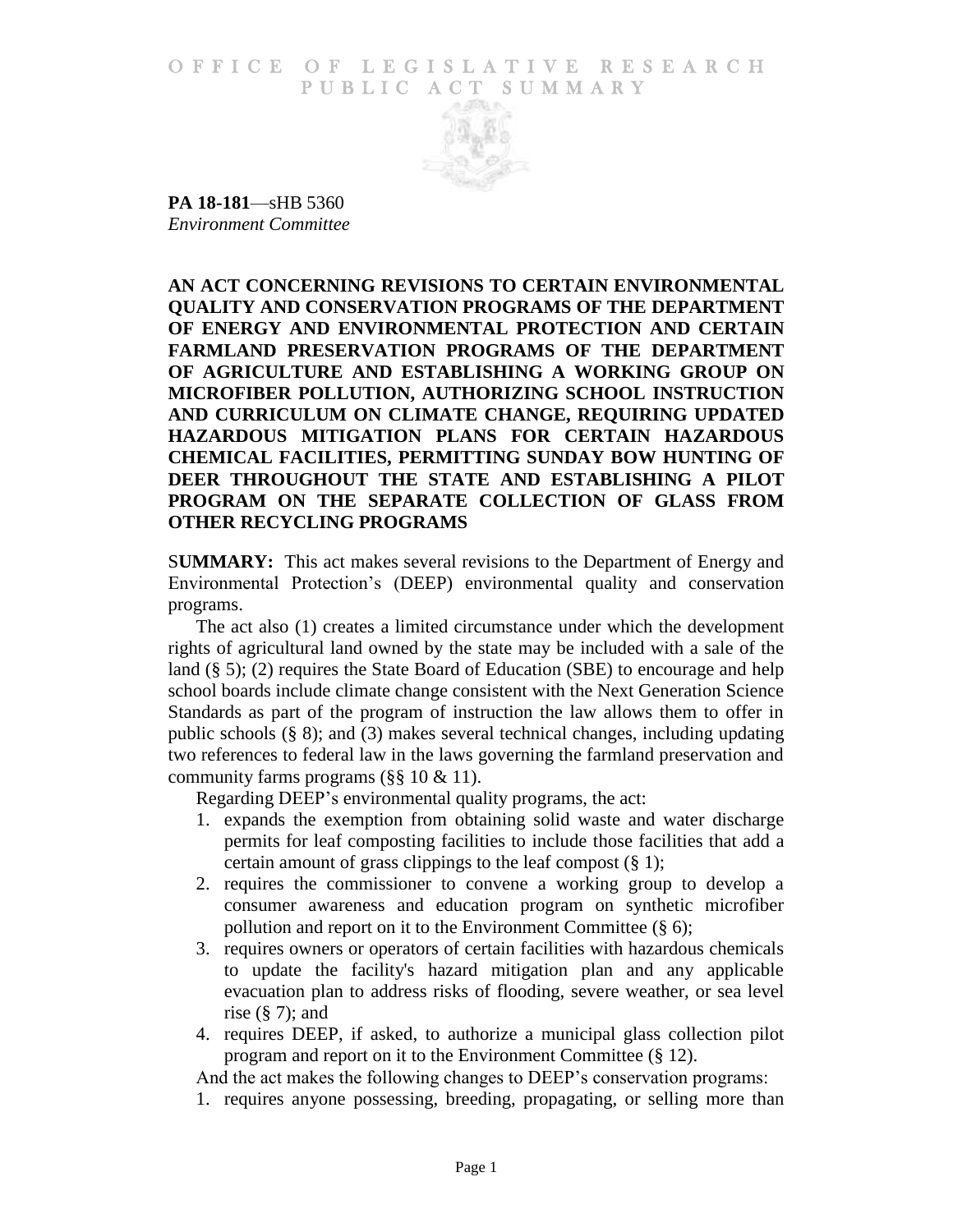one fallow deer to obtain a game breeder's license  $(\S 2)$ ;

- 2. allows the commissioner to adopt regulations on establishing and issuing lifetime hunting and fishing authorizations (§ 3);
- 3. requires the commissioner to adopt regulations on taking carp by bow and arrow in certain waters and designates no closed season for taking carp by such means in those waters until the regulations are adopted  $(\S 4)$ ; and
- 4. expands the areas where Sunday bow and arrow deer hunting is permitted to include private land throughout the state, instead of only in overpopulated deer management zones (§ 9).

EFFECTIVE DATE: October 1, 2018, except the microfiber pollution working group provision and the technical updates referring to the federal agricultural programs are effective upon passage.

# § 1 — COMPOSTING LEAVES AND GRASS CLIPPINGS

By law, facilities that only compost leaves are exempt from needing to obtain a solid waste facility or water discharge permit from DEEP. The act expands the exemption to include facilities that add grass clippings to the leaf compost, but in an amount no greater than 25% of the compost (a 3:1 ratio of leaves to clippings).

The act correspondingly requires the DEEP commissioner to adopt regulations on the exempt facilities that compost leaves and grass clippings; current regulations address only leaf composting facilities. The regulations set out registration, siting, operation, and reporting requirements (Conn. Agencies Regs. § 22a-208i(a)-1).

## § 2 — FALLOW DEER

Existing law prohibits breeding, propagating, or possessing more than one live specimen of certain wild game quadrupeds without a game breeder's license from DEEP. The restriction under prior law applied to two members of the Cervidae (deer) family: sika (*Cervus nippon*) and white-tailed deer (*Odocoileus virginianus*). The act expands the restriction by also applying it to fallow deer (*Dama dama*).

Under existing law, anyone seeking a game breeder's license must apply in writing to DEEP. The license costs \$27 and is renewed annually. The law sets reporting requirements for licensees.

## § 3 — LIFETIME HUNTING AND FISHING AUTHORIZATION

The act allows the DEEP commissioner to adopt regulations for establishing and issuing lifetime hunting and fishing licenses, permits, and stamps, or combinations of them. Under existing law, DEEP generally issues hunting and fishing licenses, permits, and stamps annually, subject to specified fees (CGS § 26-27 *et seq*.).

## § 4 — CARP FISHING

The act requires the DEEP commissioner to adopt regulations on taking carp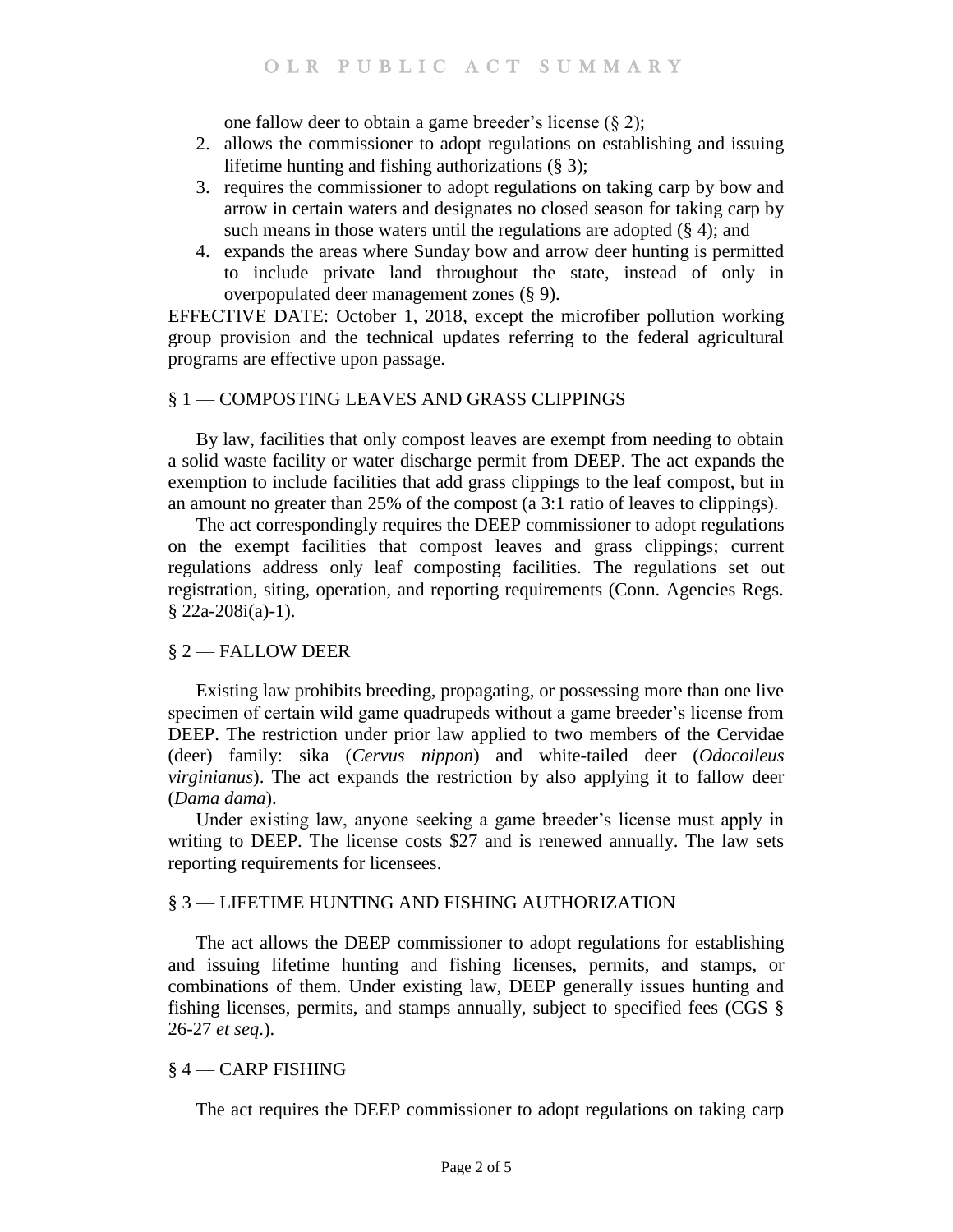by bow and arrow in the following waters:

- 1. Thames River;
- 2. Connecticut River and its coves downstream of the Arrigoni Bridge;
- 3. Coginchaug River downstream of Route 3, including the Cromwell Meadows Wildlife Management Area;
- 4. Quinnipiac River downstream of Route 40; and
- 5. Housatonic River downstream of the Derby Dam.

Until the regulations are adopted, the act provides that there is no closed season for taking carp in these areas.

(Current regulations provide that people may take carp for commercial purposes throughout the year from the river systems of the above mentioned rivers, except the Coginchaug River, as well as the French, Quinebaug, and Shetucket rivers. But they prohibit taking carp by bow and arrow in streams stocked with trout, charr, or salmon. The regulations generally limit the daily creel limit for carp to five, with no more than one carp exceeding 30 inches in length. More restrictive requirements apply in Trophy Carp Waters (Conn. Agencies Regs. §§ 26-112-45 & 26-142a-4).)

## § 5 — AGRICULTURAL LAND PRESERVATION AND SALES

By law, the agriculture commissioner may, with the State Property Review Board's approval, acquire agricultural land and any associated personal property by purchase or gift. After acquiring title to the property, prior law required the commissioner to sell the property, but not its development rights, for agricultural purposes (but the law allows him to lease, transfer, assign, or manage it for certain purposes until the sale occurs).

The act creates a limited circumstance under which the agricultural land's development rights may be included in the sale. Under the act, if the purchaser is a municipality or nonprofit organization with one of its purposes being preserving agricultural lands, the development rights may also be sold with the property. But the sale is subject to the state's future purchase of the development rights, and the commissioner must enter into an agreement concerning the development right's purchase.

## § 6 — MICROFIBER POLLUTION WORKING GROUP

#### *Working Group Purposes*

The act requires the DEEP commissioner, by July 1, 2018, and in consultation with the consumer protection commissioner, to convene a working group of representatives from the apparel industry and the environmental community to develop a consumer awareness and education program about synthetic microfiber pollution. Under the act, the program must include at least the following:

- 1. consumer oriented information on how clothing sheds synthetic microfibers that end up in the state's waterways;
- 2. best practices for consumers to reduce and eliminate microfiber dispersal into the waterways; and
- 3. information on how apparel industry members, including brand labels, are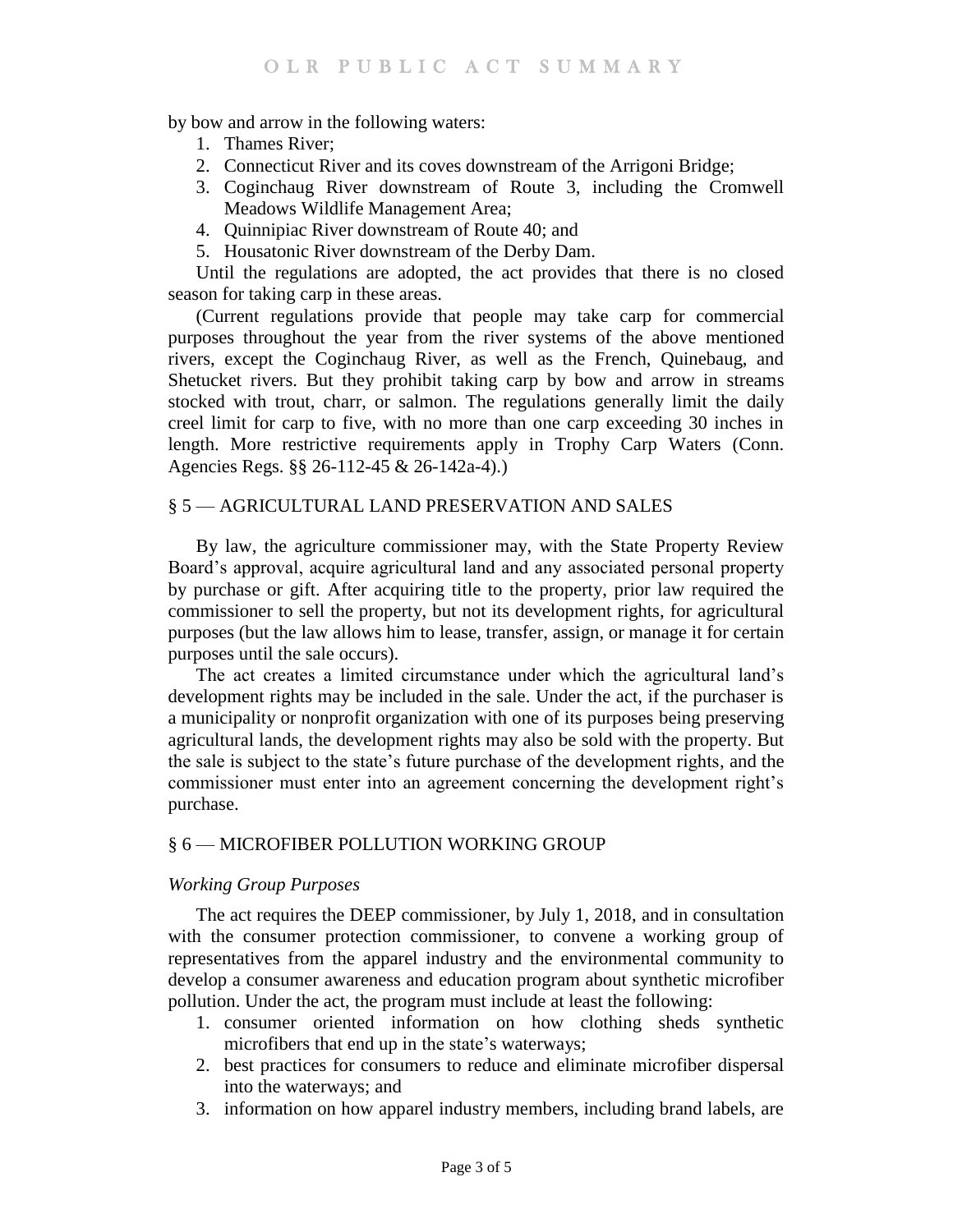### working to reduce or eliminate microfibers in clothing.

#### *Industry Representatives*

The act designates the following eight industry organizations for inclusion in the working group, the:

- 1. Sustainable Apparel Coalition;
- 2. American Apparel and Footwear Association;
- 3. American Apparel and Producer's Network;
- 4. Fashion Group International;
- 5. National Retail Federation;
- 6. Council of Fashion Designers of America;
- 7. Fashion Business, Inc.; and
- 8. Outdoor Industry Association.

#### *Report*

The act requires the DEEP commissioner to report to the Environment Committee, by January 1, 2019, on the group's efforts and any recommendations for legislation on the consumer information program and reducing microfibers in the state's waterways.

## § 7 — CHEMICAL FACILITY SAFETY PLANS

The act requires, by January 1, 2019, owners or operators of certain facilities with hazardous chemicals to update the facility's hazard mitigation plan and any applicable evacuation plan to address risks of flooding, severe weather, or sea level rise. The requirement applies to facilities that DEEP identifies as being in areas at high risk of these circumstances.

The act also requires the updated hazard mitigation and evacuation plans to be submitted to the applicable local emergency planning committee within 60 days after the updates. The committee must review the plans and determine if there should also be changes to the community's plans for chemical emergencies, such as enhanced community notification or evacuation procedures.

Under the act, sea level rise is based on sea level change scenarios as published by the National Oceanic and Atmospheric Administration (NOAA) in Technical Report OAR CPO-1 and updated, within available resources, by UConn's Marine Sciences Division at least every ten years. (PA 18-82 requires the division to publish a sea level change scenario for the state that is based on NOAA's report and other available scientific data that is necessary for creating a scenario that applies to the coast.)

### § 8 — CLIMATE CHANGE EDUCATION

The act requires SBE to encourage and help school boards include climate change instruction consistent with the Next Generation Science Standards as part of the program of instruction the law allows them to offer in the public schools. SBE must do this within available appropriations and using available resource